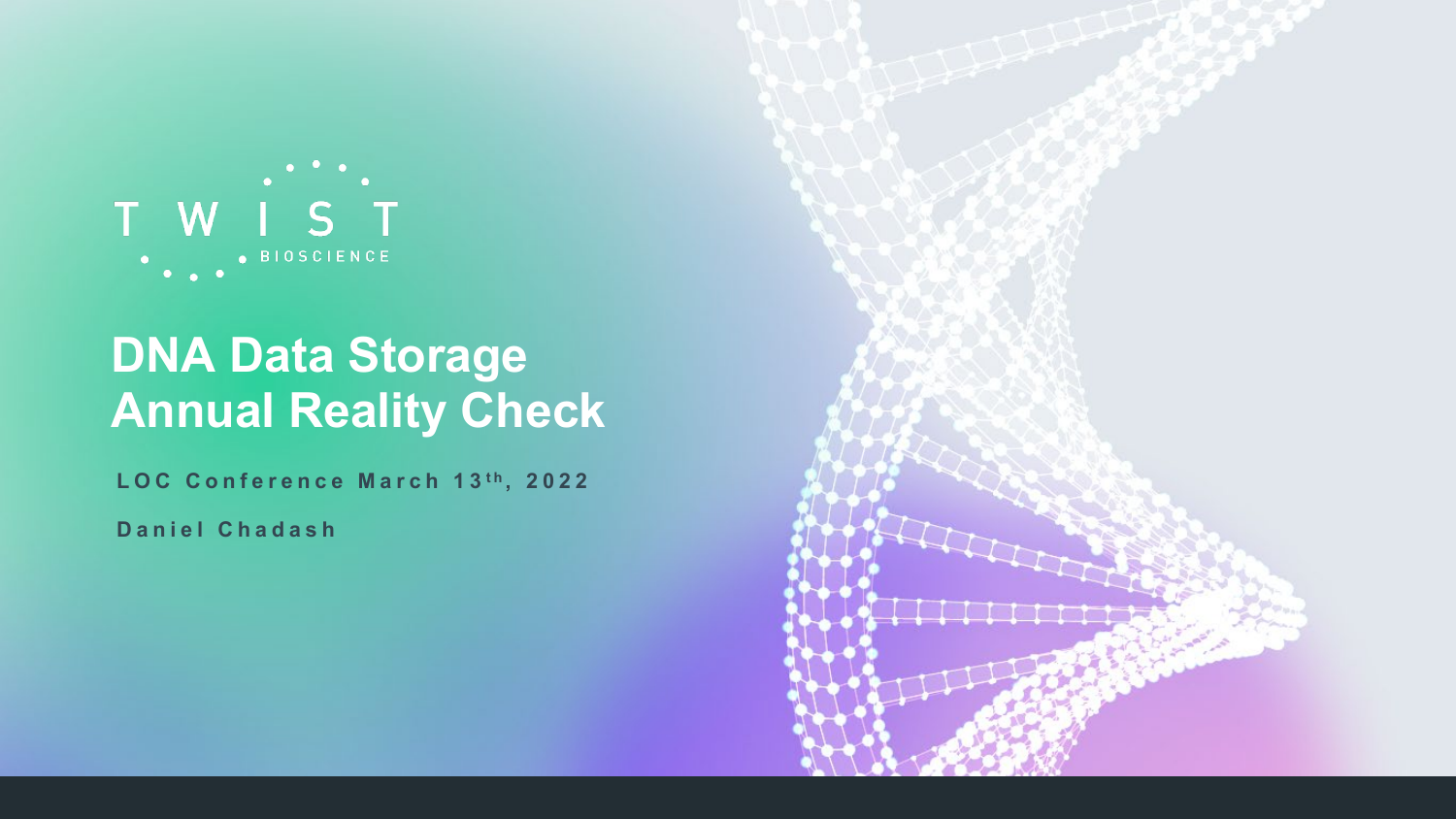**DNA Data Storage Introduction & Status**

 $\frac{1}{\sqrt{2}}$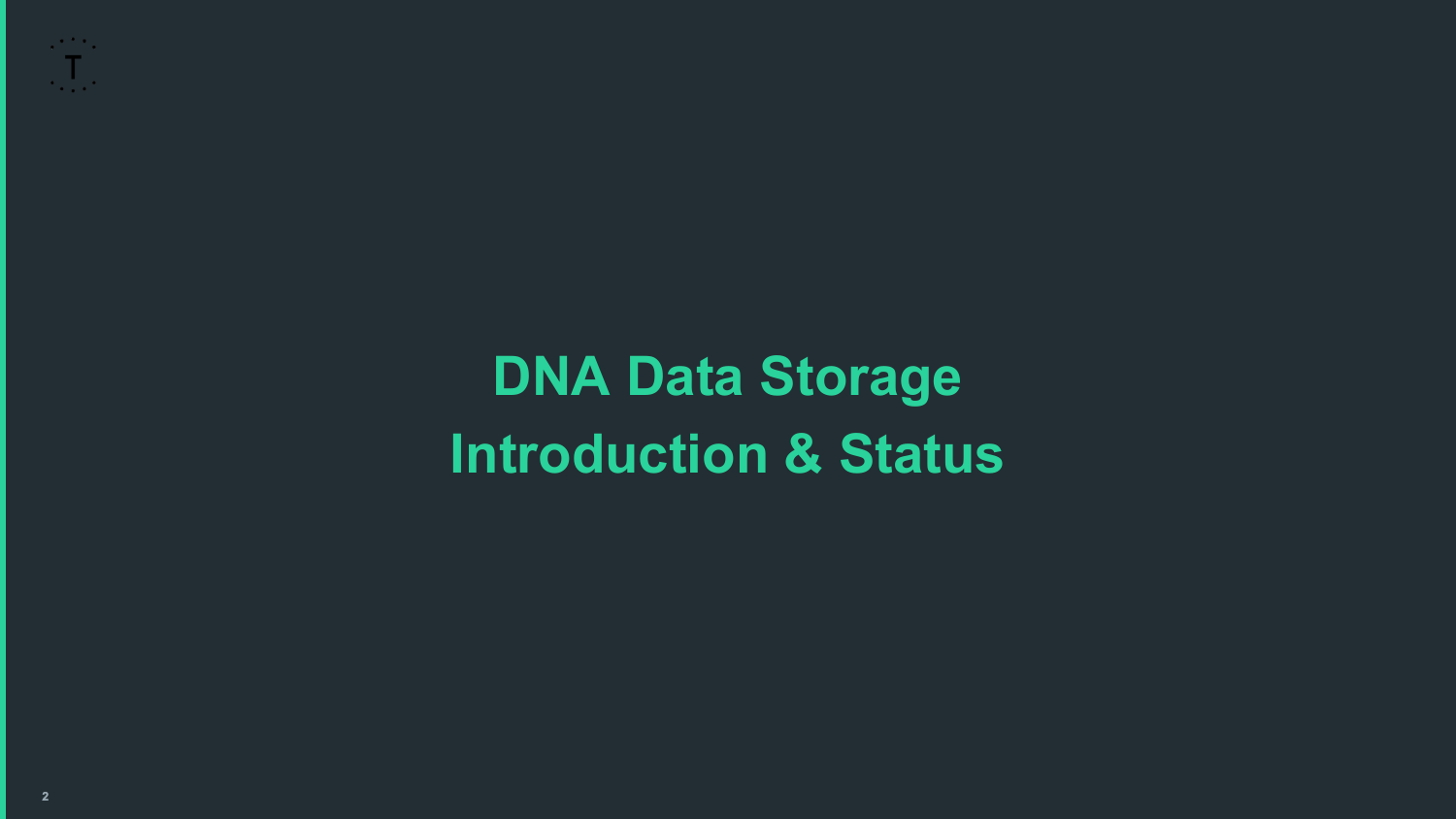

### **Introducing DNA's benefits / What DNA is and what it is not**

- DNA is a new, complementary cold layer in the storage pyramid
- Initially, DNA can be the ideal medium for a 3<sup>rd</sup> copy (offline, secured, durable)
- It can last thousands of years with the right protection / packaging
- As natural DNA, It will always be readable
- No migration and minimal maintenance costs = attractive TCO
- DNA is a great way to diversify your media, mitigating the risk of a single tape supplier
- DNA is not a tape replacement (Sorry about that!)
- DNA is not going to store all the world's data in a shoebox
- DNA is not a hot/warm storage medium
- DNA is not cheap (yet)
- DNA is not coming to your nearby data center in the next 2 years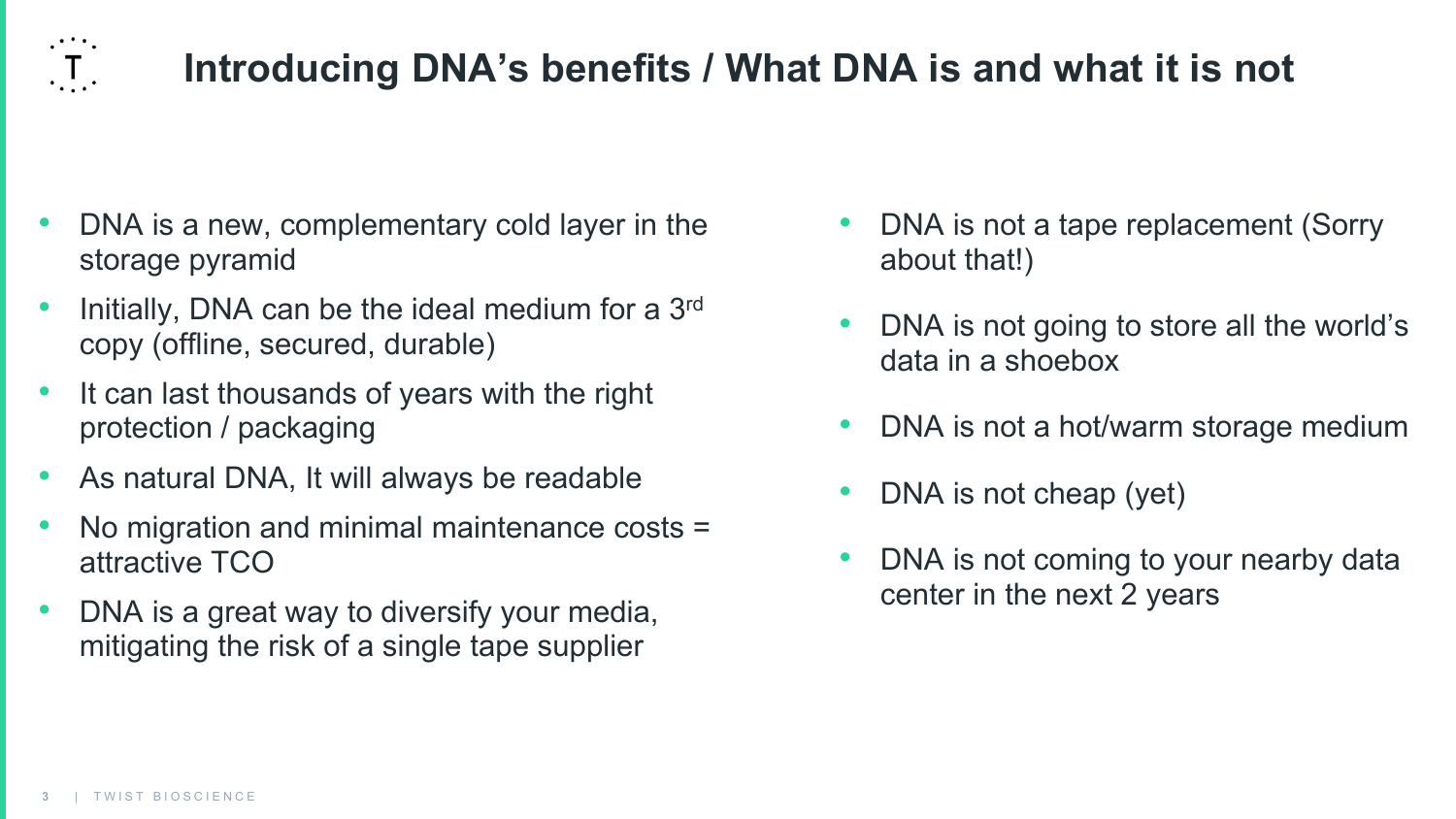

# **THE What we need to build**

| Codec                           | <b>Synthesis</b>                   | <b>Storage / Retrieval Sequencing</b>               |                               | <b>System</b>                                 |
|---------------------------------|------------------------------------|-----------------------------------------------------|-------------------------------|-----------------------------------------------|
| No vendor lock-in               | <b>Synthesize MB</b>               | No cooling requirements                             | Sequence MB                   | Integration with storage management software  |
| Error detection /<br>correction | <b>Synthesize GB</b>               | Safe & durable medium                               | Sequence GB                   | Support object storage and S3 APIs            |
|                                 | <b>Synthesize TB</b>               | Easily copied for<br>geographical distribution      | Sequence TB                   | <b>Random Access</b>                          |
|                                 | TB < \$1000                        | Compact footprint                                   | TB < \$1000                   | On-Premise deployment                         |
|                                 | Throughput of TBs/day              | No manual handling                                  | Non-destructive<br>sequencing | Automated storage system (e.g., Tape Library) |
|                                 | Always accessible<br>(Natural DNA) | Adjustable "Automation"<br>ready" storage container | TBs/day throughput            | "Fixity checks"                               |
|                                 | <b>Enzymatic Synthesis</b>         |                                                     |                               | Data Center "friendly" deployment             |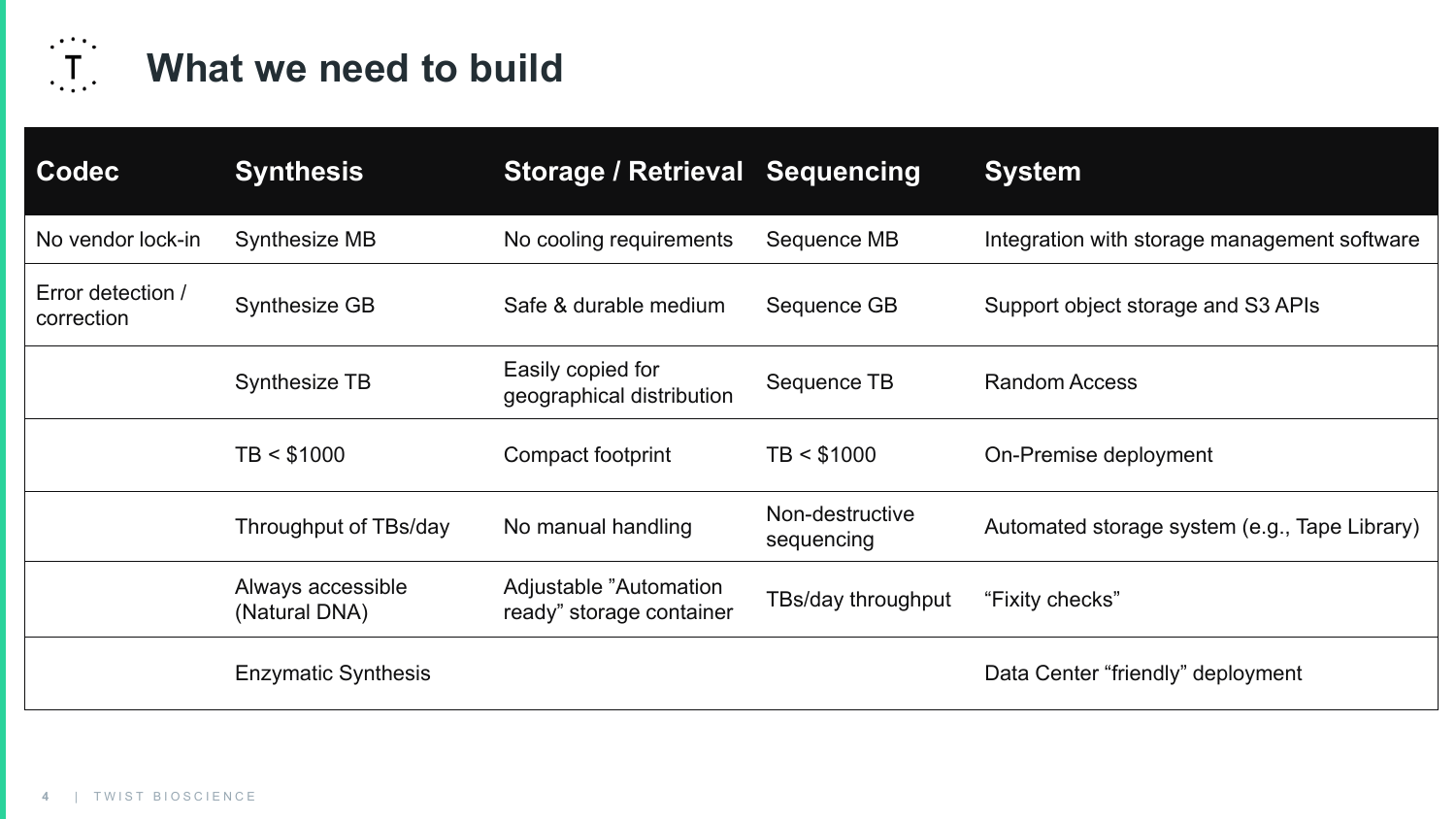

### **What we have built**

| <b>Codec</b>                    | <b>Synthesis</b>                   | <b>Storage / Retrieval Sequencing</b>               |                               | <b>System</b>                                 |
|---------------------------------|------------------------------------|-----------------------------------------------------|-------------------------------|-----------------------------------------------|
| No vendor lock-in               | <b>Synthesize MB</b>               | No cooling requirements                             | <b>Sequence MB</b>            | Integration with storage management software  |
| Error detection /<br>correction | Synthesize GB*                     | Safe & durable medium                               | Sequence GB                   | Support object storage and S3 APIs            |
|                                 | <b>Synthesize TB</b>               | Easily copied for<br>geographical distribution      | Sequence TB                   | <b>Random Access</b>                          |
|                                 | TB < \$1000                        | <b>Compact footprint</b>                            | TB < \$1000                   | On-Premise deployment                         |
|                                 | Throughput of TBs/day              | No manual handling                                  | Non-destructive<br>sequencing | Automated storage system (e.g., Tape Library) |
|                                 | Always accessible<br>(Natural DNA) | Adjustable "Automation"<br>ready" storage container | TBs/day throughput            | "Fixity checks"                               |
|                                 | <b>Enzymatic Synthesis*</b>        |                                                     |                               | Data Center "friendly" deployment             |

\* Proof of concept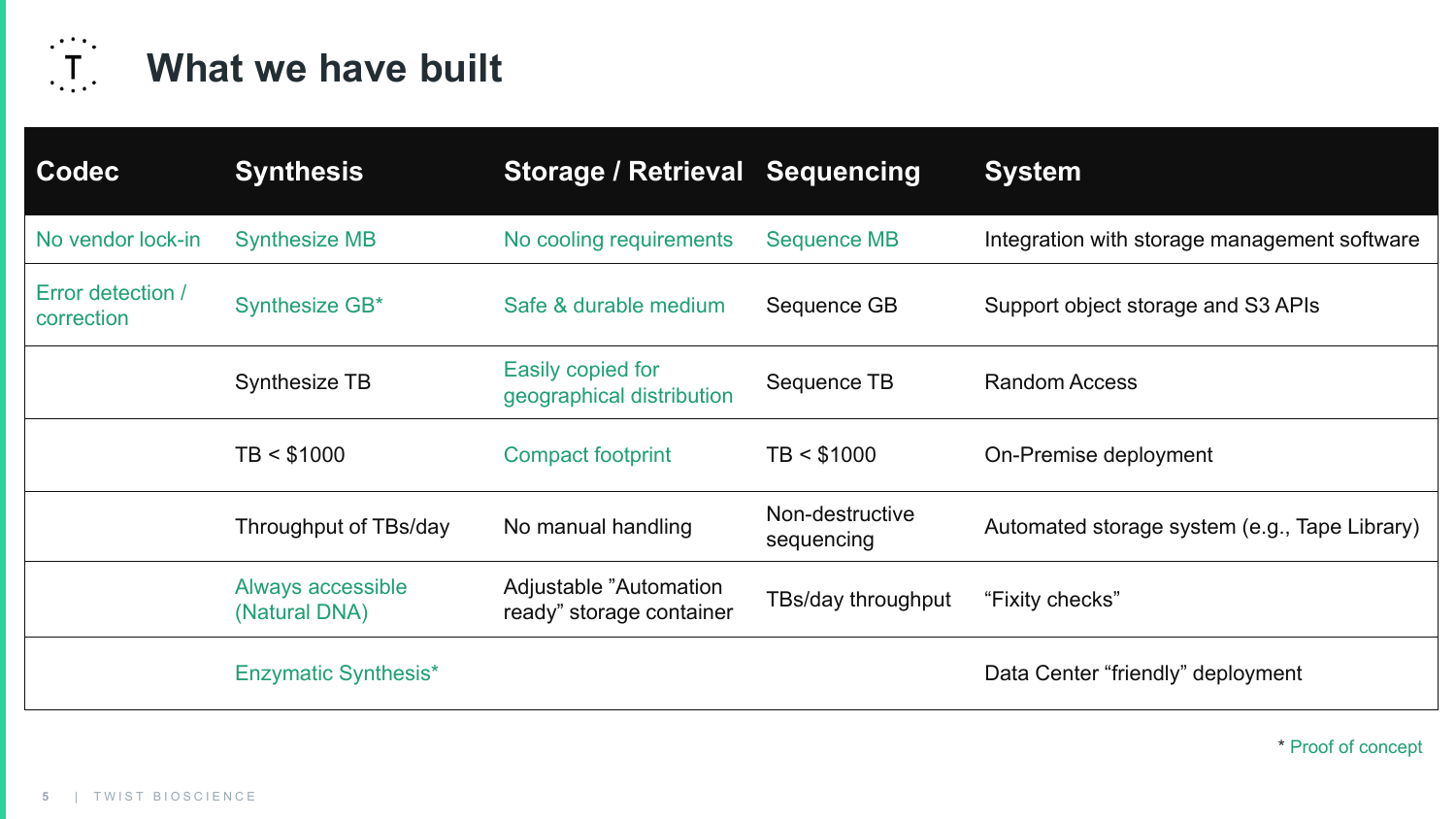## **Solving The Rest of The Puzzle**

**DNA Data Storage Technology Progress**

 $\mathcal{L}^{\text{max}}_{\text{max}}$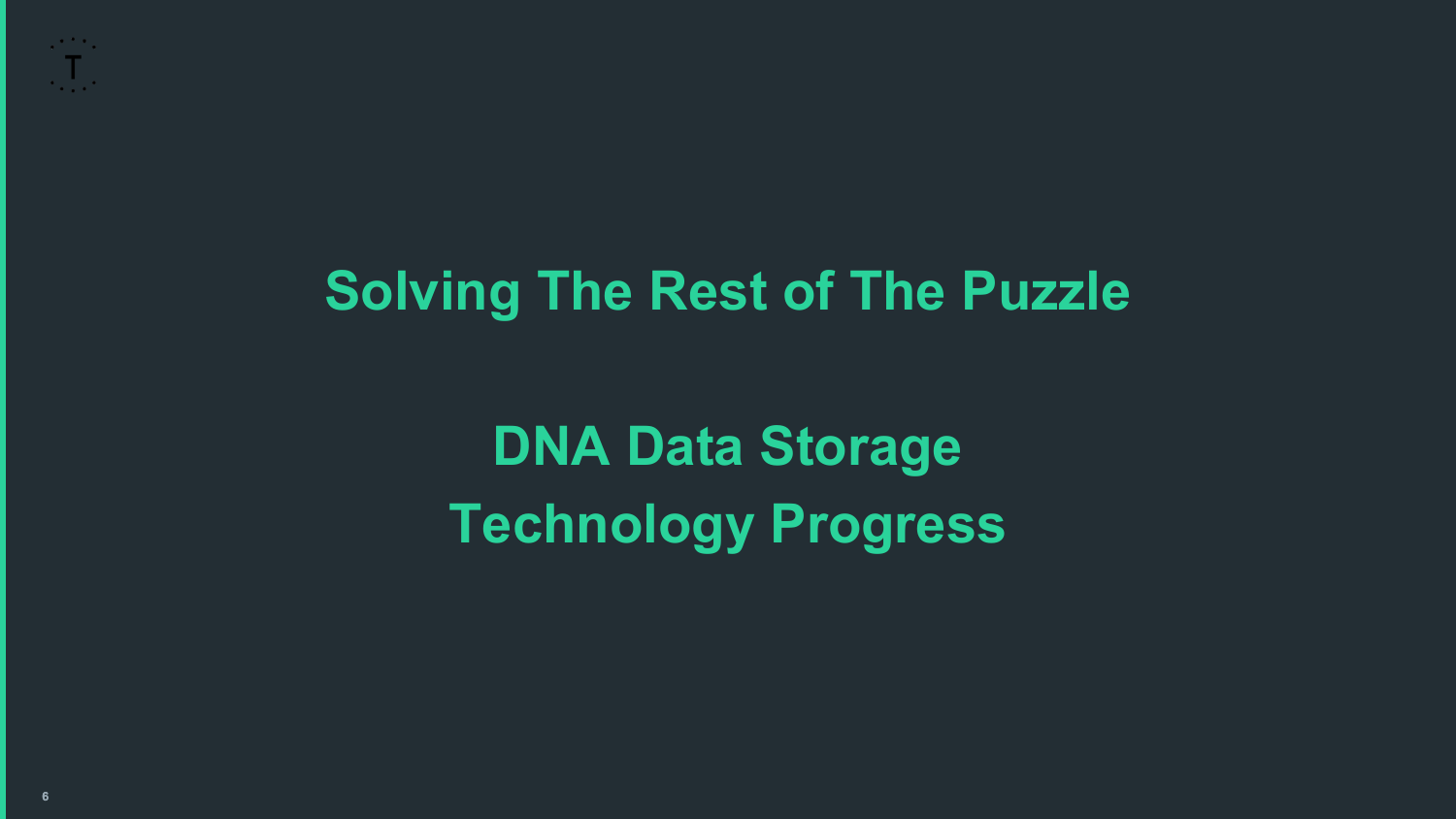### **Goal is to develop a chip that produces 1 TB of coded DNA**

- DNA is synthesized on a chip
	- Use a 2D array of electrochemical reactors to synthesize strands of DNA
	- After synthesis, the DNA is washed into a tube, then amplified, purified, and packaged
- Chip capacity is limited by the array pitch and chip size
	- There is a scaling limit; each reactor needs to produce enough DNA to practically store
	- Given the scaling limit, 1 TB from a chip is the practical limit otherwise the chip becomes too large
- Twist's chip capacity roadmap
	- $-$  62.5 GB  $\rightarrow$  250 GB  $\rightarrow$  1 TB
	- *We are working on the 62.5 GB chip*
- Synthesis cost drivers
	- At scale, the fixed cost is averaged over many units
	- Variable cost is driven by reagent prices and reaction volume high density chips yield lowest cost

 $\overline{.1}$ .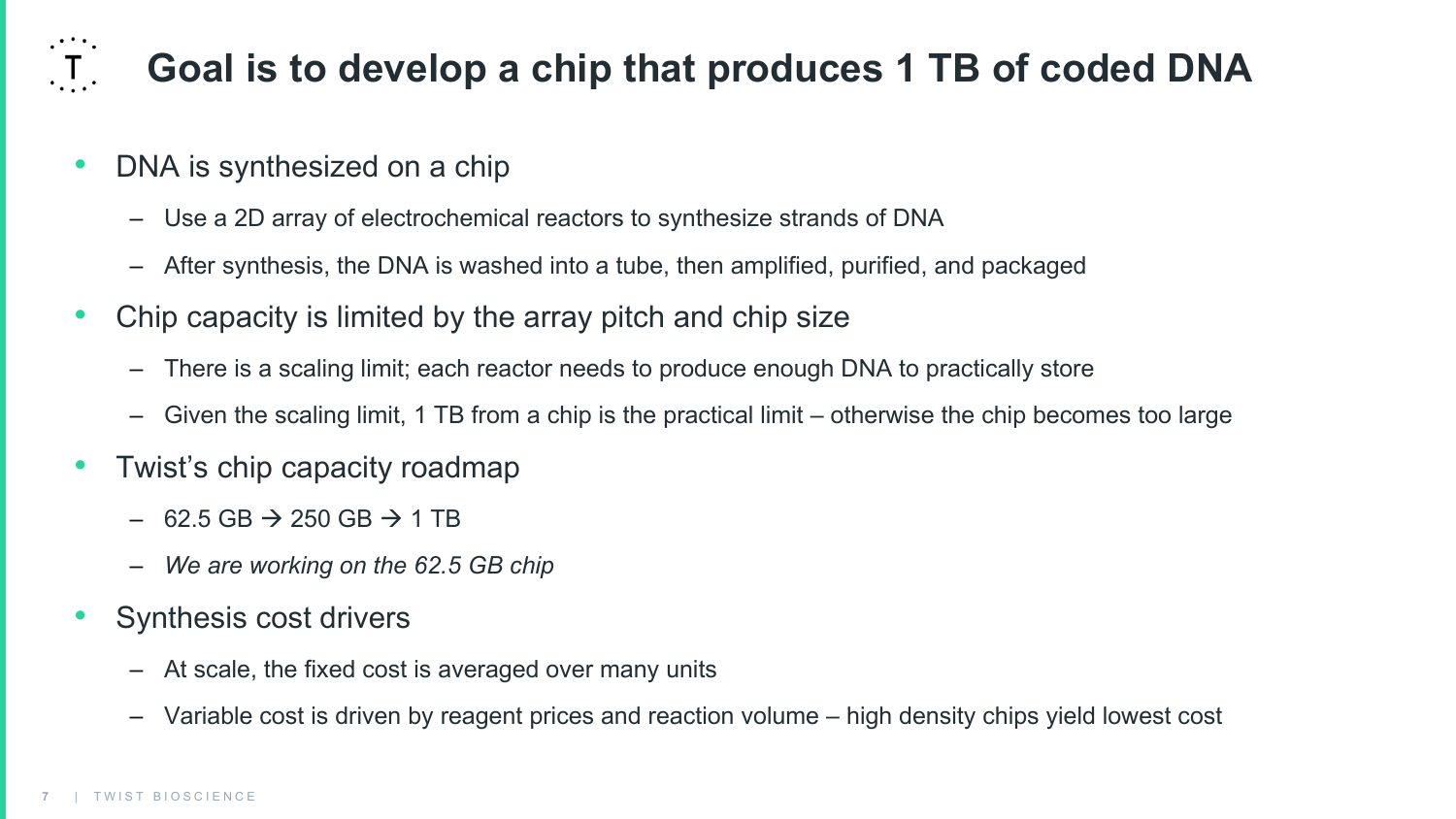#### DNA degrades by oxidation

- Hermetically packaging DNA leads to a long shelf life
- The package can be checked periodically for leaks no leaks, no degradation
- DNA is dense, but packaging needs to be practical
	- Industrial automation required for process steps
	- And tubes that can be laser welded shut
- Barcoded tubes can be packed in arrays
	- Arrays are configurable
	- Array sizes: 96 TB, 384 TB, or 1,536 TB per bio automation spec







# **Packaging**

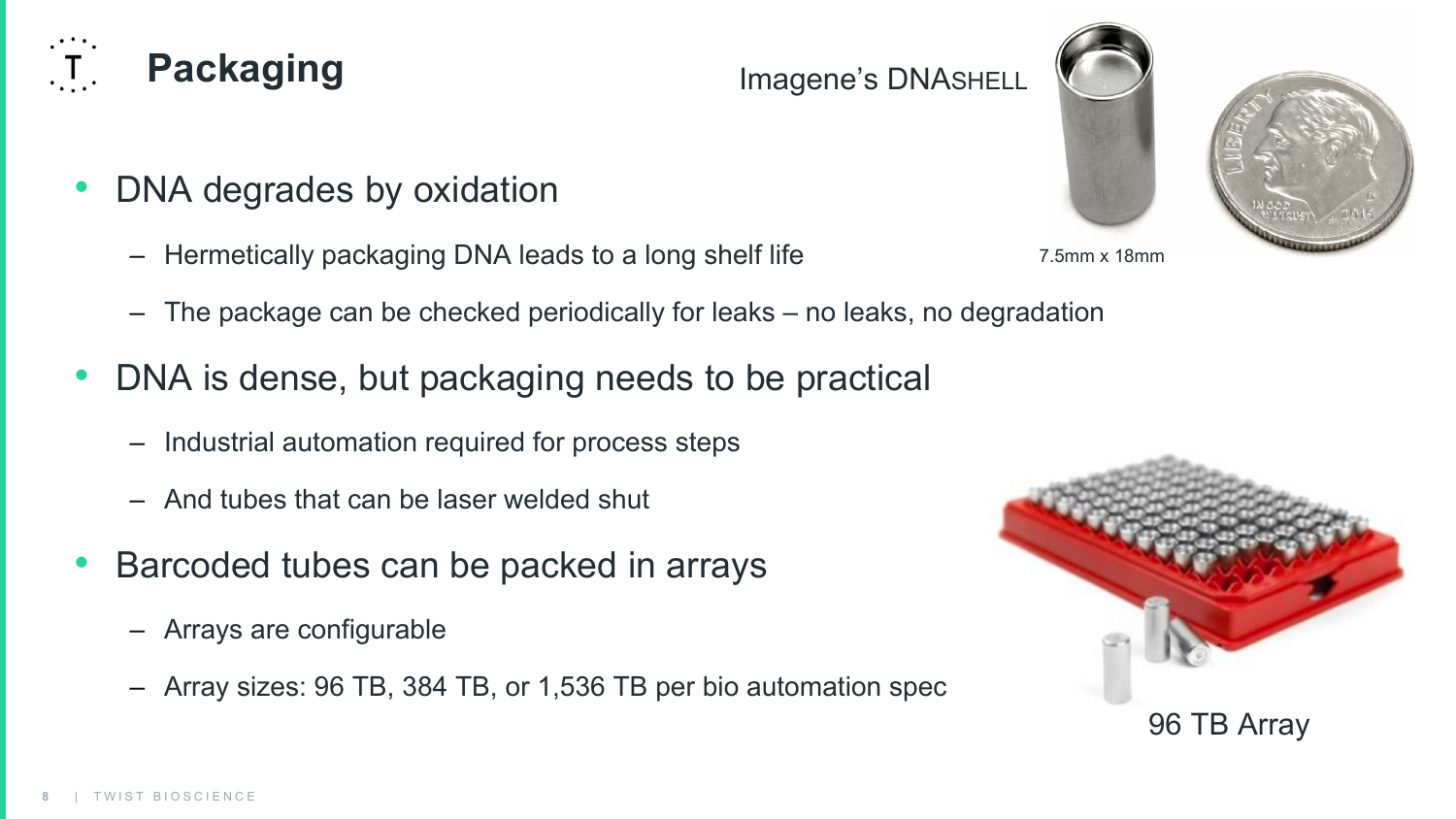

- When synthesis is solved, sequencing becomes the most pressing challenge
- Overall sequencing cost depends on reading frequency
- Genomic sequencers are a non-starter; orders of magnitude too expensive
- Multiple groups working on molecular electronics sequencing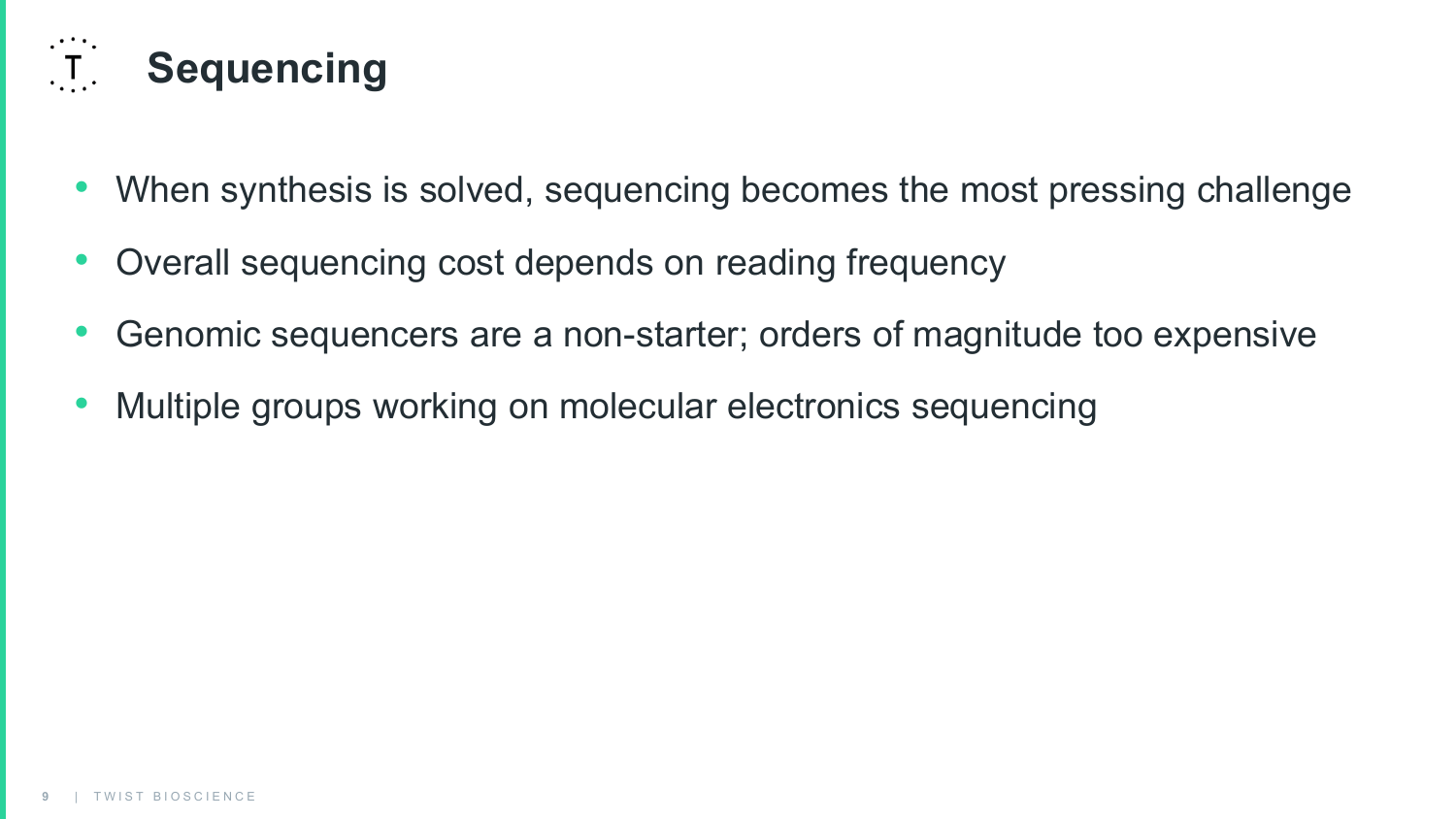

- So far, the focus has been on the components as enablers
- We have phenomenal technologies, but not yet a product



- Operated by IT team / Offered as a service
- Integrated with storage management software
- Data in/out
- Data Center Ready Monitoring, Debugging, Alerts, etc.
- Implement common APIs and File Systems
- Fixity Check solution

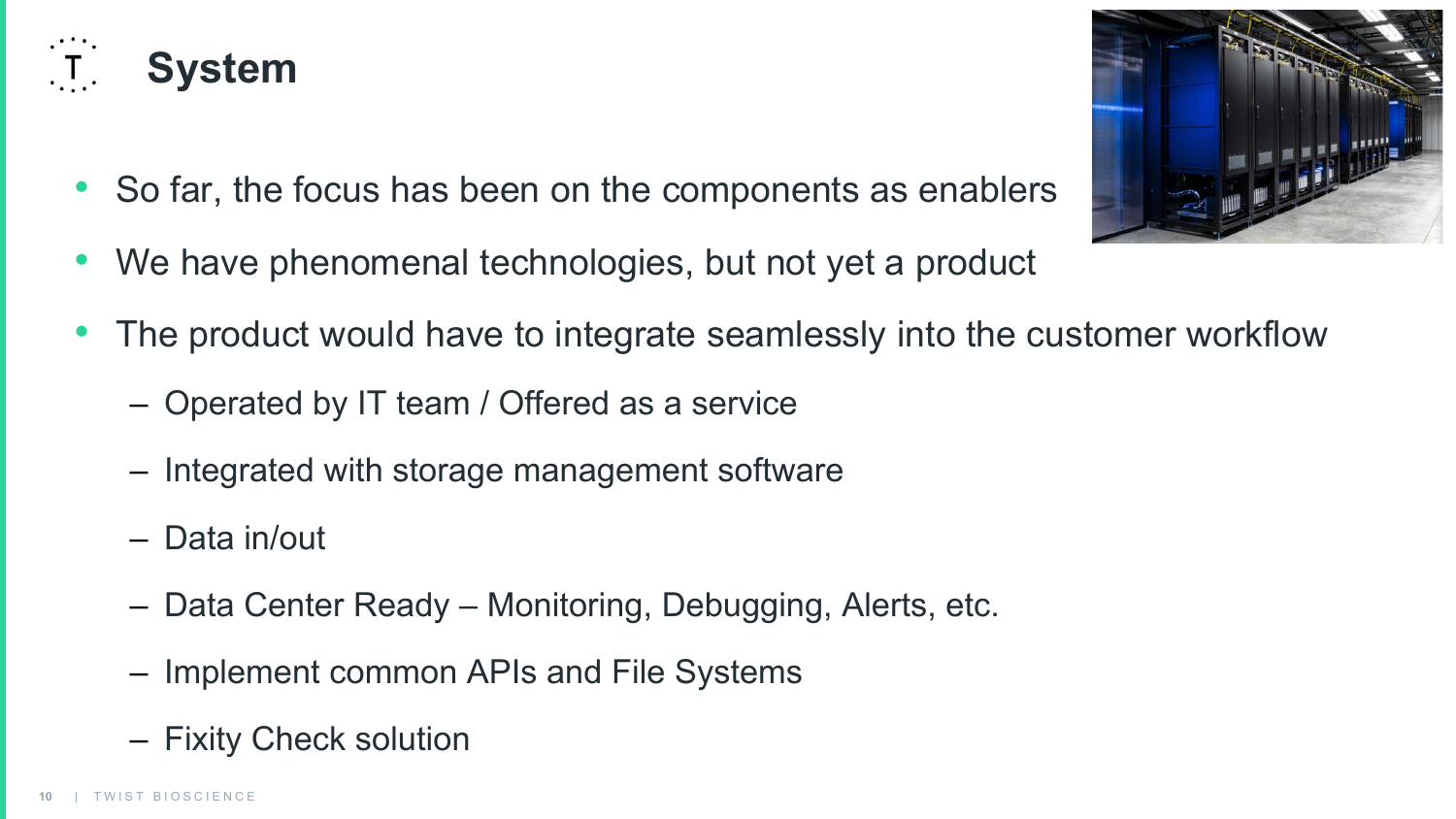### **Building the DNA Data Storage ecosystem**

| <b>History</b> |
|----------------|
|----------------|

 $\left( \begin{matrix} 1 \\ 1 \end{matrix} \right)$ 

**Scope**

- Formed on October 12th, 2020 by Ilumina, Microsoft, Twist and Western Digital
- More than 50 member organizations (Including leading storage vendors: Seagate, WD, Kioxia, Dell, Quantum, Fujifilm, Fujitsu, Spectra Logic and Microsoft)
- **Mission ●** Create and promote an interoperable storage ecosystem based on DNA as a data storage medium
	- Educate the DNA data storage market to create awareness and adoption
	- Identify use cases in various markets/industries for the use of DNA data storage
	- Develop an industry technology roadmap for DNA data storage
	- Foster standards or specifications as needed by ecosystem